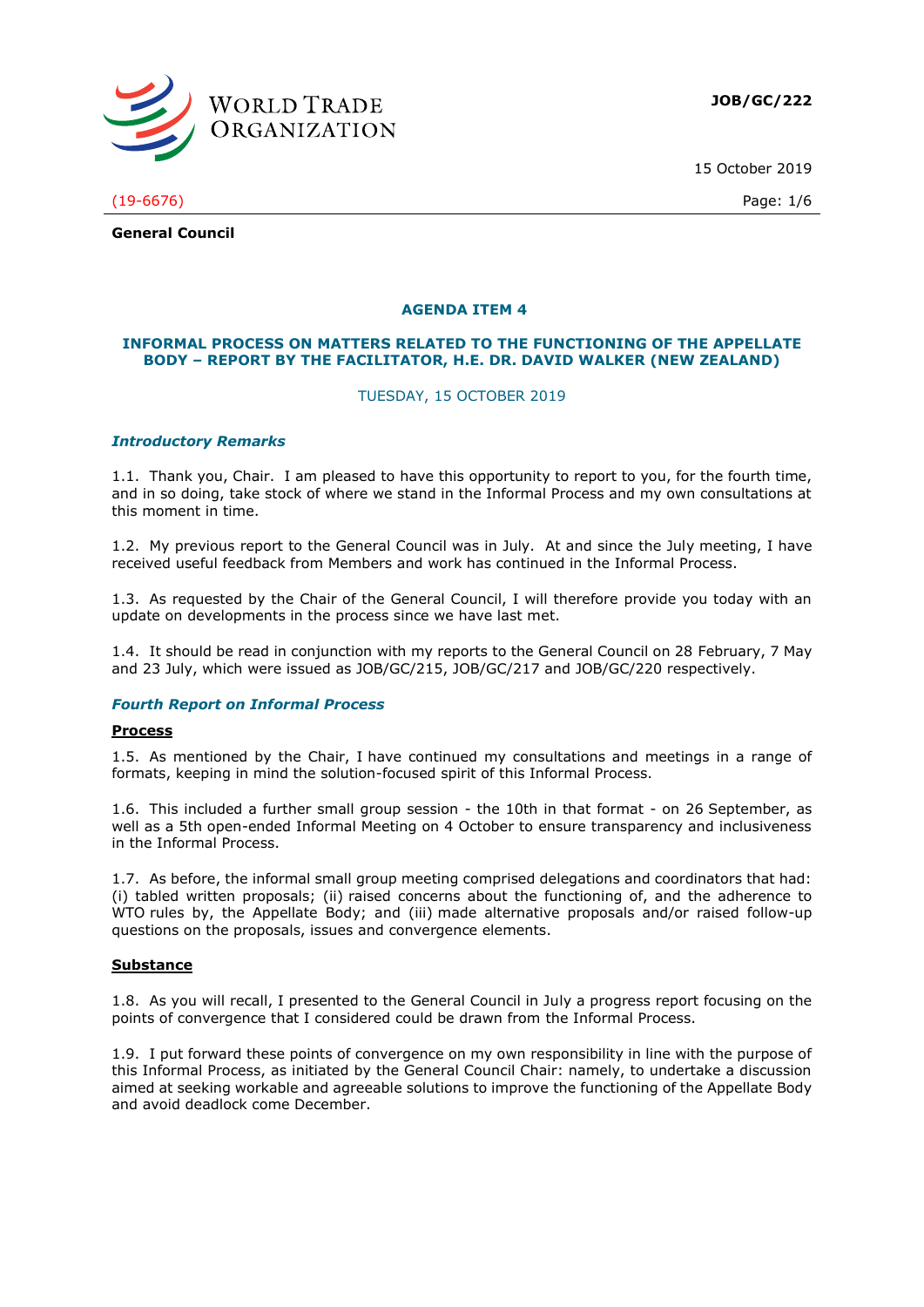1.10. These points of convergence were and are of course without prejudice to differences that may remain on some issues that we have been discussing.

1.11. Responding to the feedback that I received from Members at and since the July General Council meeting, the process has focussed on developing a concrete instrument for consideration by Members.

1.12. Based on the discussion to date and the proposals that Members have put forward in this Informal Process, my view is that an appropriate form for such an instrument would be a General Council Decision.

1.13. Following my discussions with the Chair, and drawing on Members' feedback, we therefore started looking to frame up such draft instrument based on the points of convergence from JOB/GC/220.

1.14. The draft as presented today - and I understand that copies have been made available to delegations in the room, as a non-paper for reference - contains some adjustments to the JOB/GC/220 'points of convergence' text, resulting from the feedback that I received – both at and since the General Council meeting, including of a linguistic nature. As you may recall, I highlighted these adjustments at the 4 October open-ended Informal Meeting.

1.15. Rather than reading the entire text of the draft instrument to you, I thought I would highlight for you, as I did on 4 October, just the points of adjustment that have been made (i.e. compared with paragraphs 1.13 through to 1.32 from JOB/GC/220):

- First, in the section on 'Transitional rules for outgoing Appellate Body members', ahead of what corresponds to paragraph 1.13, there is a new point, which reads: "Only WTO Members may appoint members of the Appellate Body."
- In what corresponds to paragraph 1.13, at the end of that sentence, the following has been added: "obligated to fill vacancies as they arise."
- In the section on '90 days', in what corresponds to paragraph 1.18, instead of the phrase that "an Appellate Body report needs to be issued no later than […]", it now reads: "the Appellate Body is obligated to issue its report no later than […]".
- Then, in what corresponds to paragraph 1.19, a footnote has been added at the end of where it says that "the parties may agree with the Appellate Body to extend the time-frame for issuance of the Appellate Body report beyond 90 days", and the footnote reads: "Such agreement may also be made in instances of force majeure." – and that is to pick up a point that a number of Members raised in a recent proposal.
- Then, on 'Advisory Opinions', in what corresponds to paragraph 1.23, instead of saying, as it previously did, "should not be ruled or decided upon", it now says "may not be ruled or decided upon".
- And then, in what corresponds to paragraph 1.24, after the word "necessary" and before the words "to resolve the dispute", an additional phrase has been included, which reads: "necessary to assist the DSB in making the recommendations or in giving the ruling provided for in the covered agreements in order to resolve the dispute".
- And finally, on "Regular dialogue between the DSB and the Appellate Body", in what corresponds to paragraph 1.30, an additional phrase has been added after the word "issues" and before "in a manner unrelated to the adoption of particular reports", it now reads: "on issues, including in relation to implementation of this Decision, in a manner unrelated to the adoption of particular reports".

1.16. Taking account of Members' feedback, these are the changes that I have applied to the substantive part of the draft, at this point.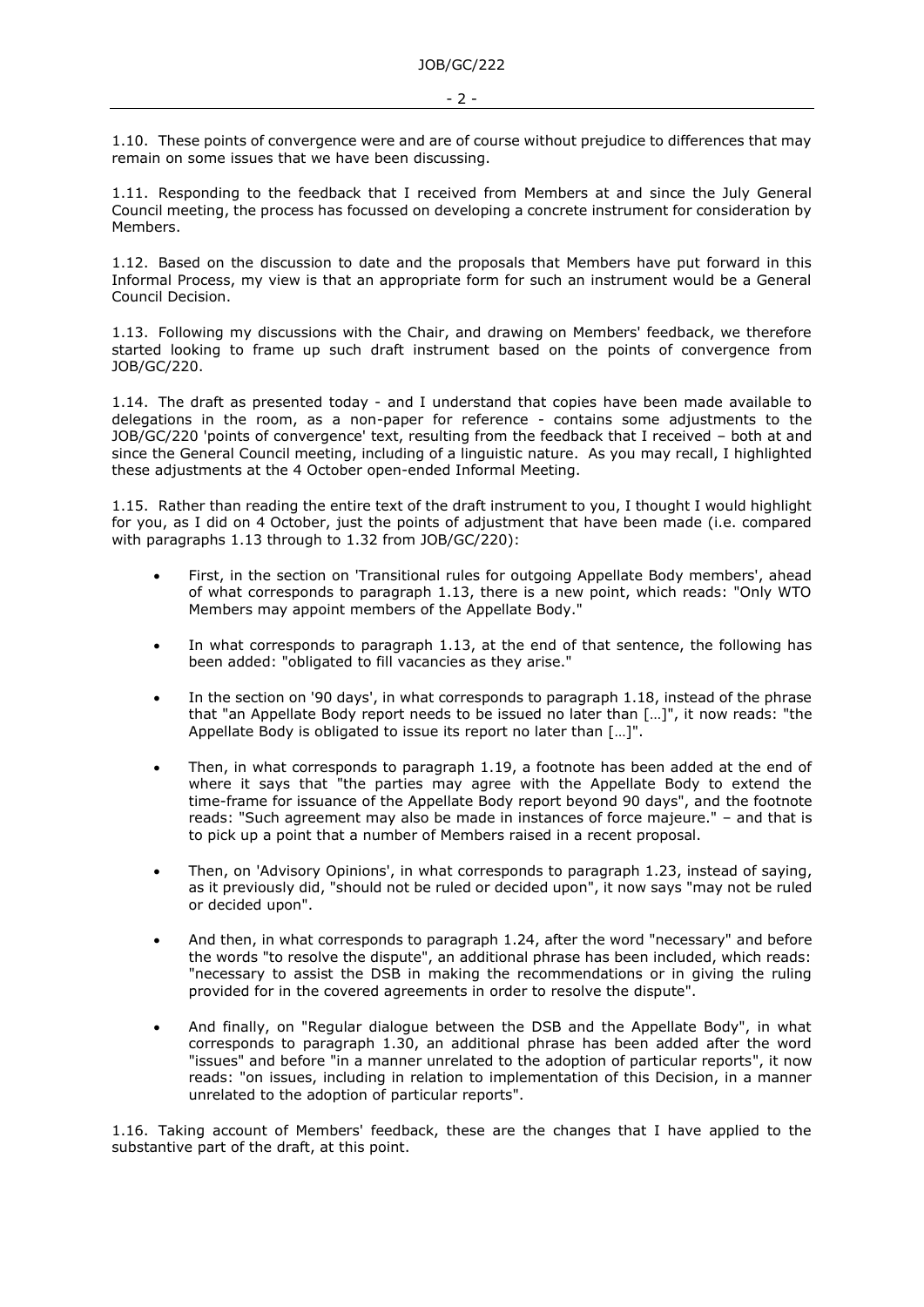1.17. As a draft General Council Decision, there is of course also some Preambular language. In that Preambular language:

- There is a reference to what the General Council does, i.e. conducting the function of the Ministerial Conference in the interval between its meetings pursuant to paragraph 2 of Article IV of the WTO Agreement.
- As is common in such decisions, the General Council is having regard to paragraph 1 of Article IX of the WTO Agreement.
- And, because of the context of our work in this Informal Process, the General Council is mindful of the work, which has been undertaken in the Informal Process of Solution-Focused Discussion on Matters Related to the Functioning of the Appellate Body, under the auspices of the General Council.
- The General Council also recognizes the central importance of a properly functioning dispute settlement system in the rules-based multilateral trading system, which serves to preserve the rights and obligations of Members under the WTO Agreement and ensures that rules are enforceable.
- And finally, it states that the General Council desires to enhance the functioning of that system consistent with the Understanding on Rules and Procedures Governing the Settlement of Disputes (the DSU).

1.18. So, Chair, this is how I see the draft instrument at this point.

1.19. I am putting it forward for Members' consideration, on my own responsibility as Facilitator, based on the proposals submitted by Members and the extensive discussion in the Informal Process, as well as the feedback on the points of convergence that I have received since July.

**\_\_\_\_\_\_\_\_\_\_\_\_\_\_\_**

1.20. It is now up to Members to see how they wish to take this matter forward.

1.21. In considering the draft General Council Decision there are a few observations that, in my view, may be relevant.

1.22. As I noted above, the purpose you set for this Informal Process Chair is to undertake a discussion aimed at seeking workable and agreeable solutions to improve the functioning of the Appellate Body and to avoid deadlock come December.

1.23. It may seem tautological, but a solution to improve the functioning of the Appellate Body can only have effect if there is a functioning Appellate Body for it to apply to. So logically, the adoption of such a General Council Decision should be accompanied by an instruction from the General Council to the DSB to launch the selection process to fill vacant positions.

1.24. As was observed in July, the adoption of a Decision such as that attached – based as it is on the points of convergence from JOB/GC/220 – would constitute a shared assessment by Members that the Appellate Body has, in some respects, not been functioning as intended under the DSU.

1.25. Such a Decision would have implications for the actions of the Appellate Body, but it also carries implications for how Members look to use the Appellate Body.

1.26. To take such 'reset' action, Members will need to have sufficient trust and confidence in each other that they will work together to implement any such Decision in the coming years.

1.27. Building that trust and confidence is an urgent task.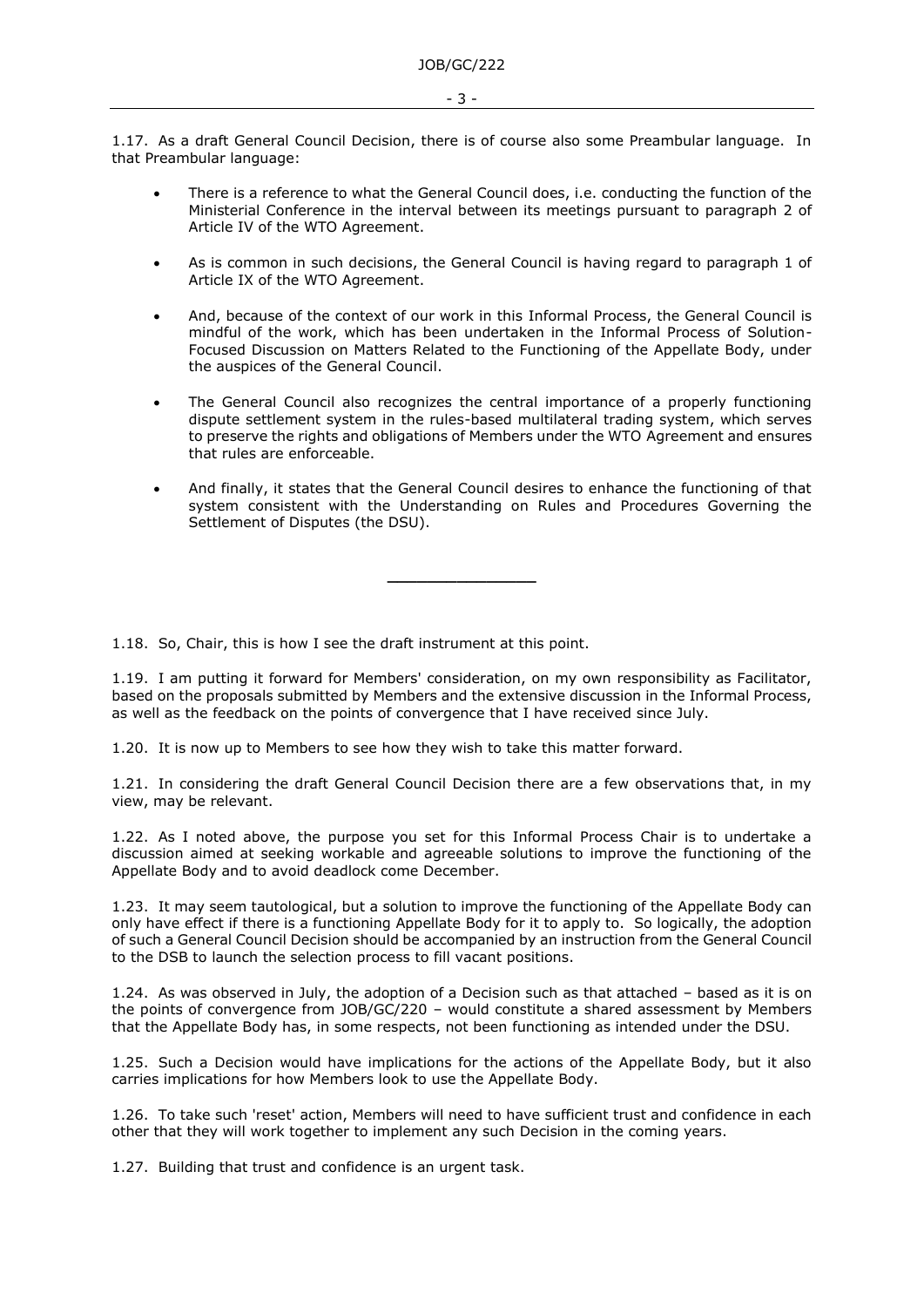1.28. Even if action was taken today, the time required to conduct a selection process is such that the Appellate Body will inevitably experience a 'technical dip' (i.e. it will fall below the number of members needed to hear a new appeal) as of 11 December. The urgency now is to take action to avoid that situation becoming material for Members in resolving a dispute.

# **Concluding Remarks**

1.29. As with my previous reports, this report will be issued in the JOB/GC-series, with the draft General Council Decision annexed to it.

1.30. I continue to stand ready to assist the Chair of the General Council and Members, in my capacity as Facilitator, as may be required.

1.31. *Thank you.*

**\_\_\_\_\_\_\_\_\_\_\_\_\_\_\_**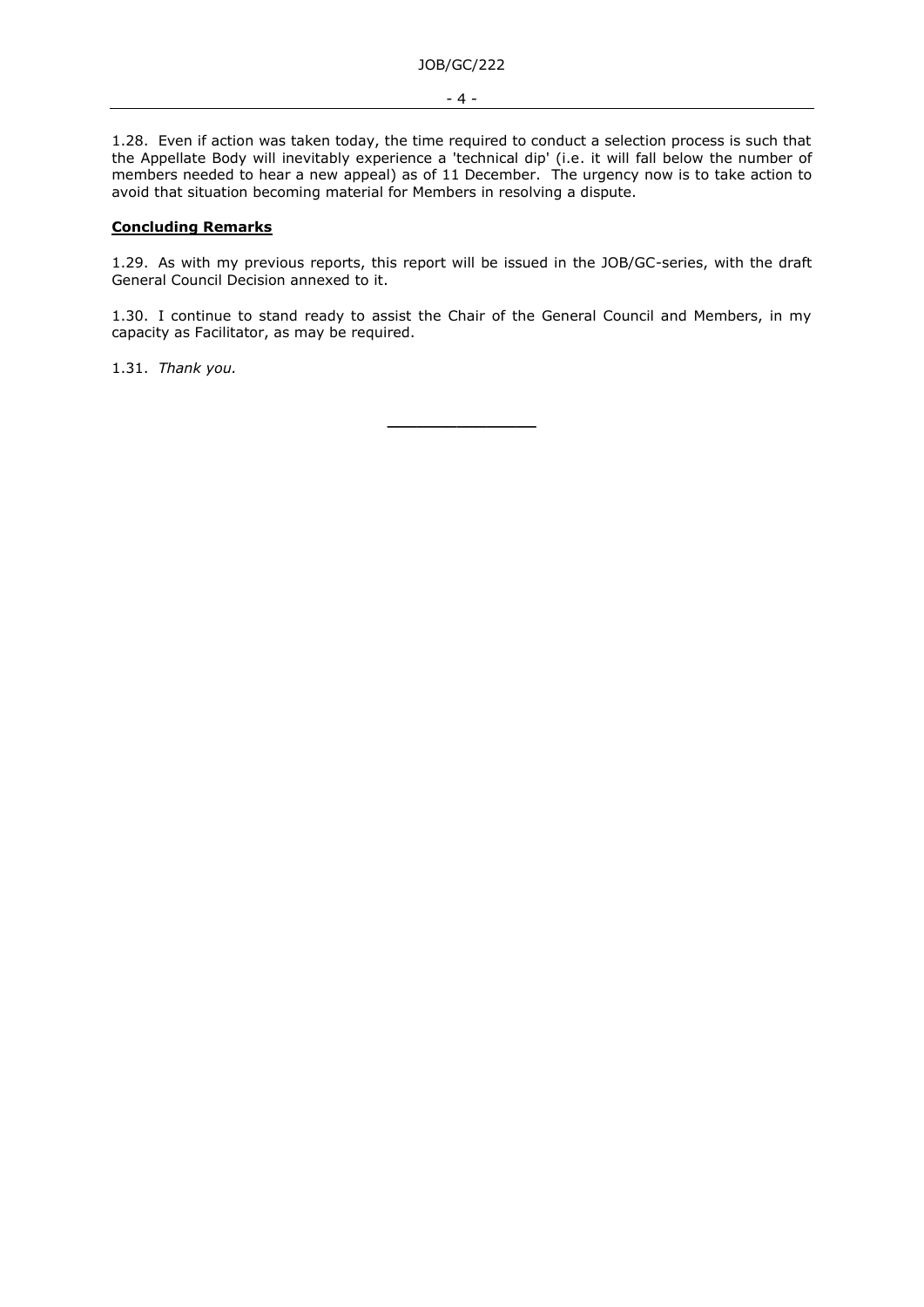#### - 5 -

## **ANNEX**

## **DRAFT GENERAL COUNCIL DECISION ON FUNCTIONING OF THE APPELLATE BODY**

*The General Council,* 

*Conducting* the function of the Ministerial Conference in the interval between meetings pursuant to paragraph 2 of Article IV of the Marrakesh Agreement Establishing the World Trade Organization (the "WTO Agreement");

*Having regard to* paragraph 1 of Article IX of the WTO Agreement;

*Mindful of* the work undertaken in the Informal Process of Solution-Focused Discussion on Matters Related to the Functioning of the Appellate Body, under the auspices of the General Council;

*Recognizing* the central importance of a properly functioning dispute settlement system in the rules-based multilateral trading system, which serves to preserve the rights and obligations of Members under the WTO Agreement and ensures that rules are enforceable;

*Desiring* to enhance the functioning of that system consistent with the Understanding on Rules and Procedures Governing the Settlement of Disputes (the "DSU");

*Decides* as follows:

## **Transitional rules for outgoing Appellate Body members**

Only WTO Members may appoint members of the Appellate Body.

The Dispute Settlement Body (the "DSB") has the explicit authority, and responsibility, to determine membership of the Appellate Body and is obligated to fill vacancies as they arise.

To assist Members in discharging this responsibility, the selection process to replace outgoing Appellate Body members shall be automatically launched 180 days before the expiry of their term in office. Such selection process shall follow past practice.

If a vacancy arises before the regular expiry of an Appellate Body member's mandate, or as a result of any other situation, the Chair of the DSB shall immediately launch the selection process with a view to filling that vacancy as soon as possible.

Appellate Body members nearing the end of their terms may be assigned to a new division up until 60 days before the expiry of their term.

An Appellate Body member so assigned may complete an appeal process in which the oral hearing has been held prior to the normal expiry of their term.

#### **90 Days**

Consistent with Article 17.5 of the DSU, the Appellate Body is obligated to issue its report no later than 90 days from the date a party to the dispute notifies its intention to appeal.

In cases of unusual complexity or periods of numerous appeals, the parties may agree with the Appellate Body to extend the time-frame for issuance of the Appellate Body report beyond 90 days.<sup>1</sup> Any such agreement will be notified to the DSB by the parties and the Chair of the Appellate Body.

<sup>1</sup> Such agreement may also be made in instances of *force majeure*.